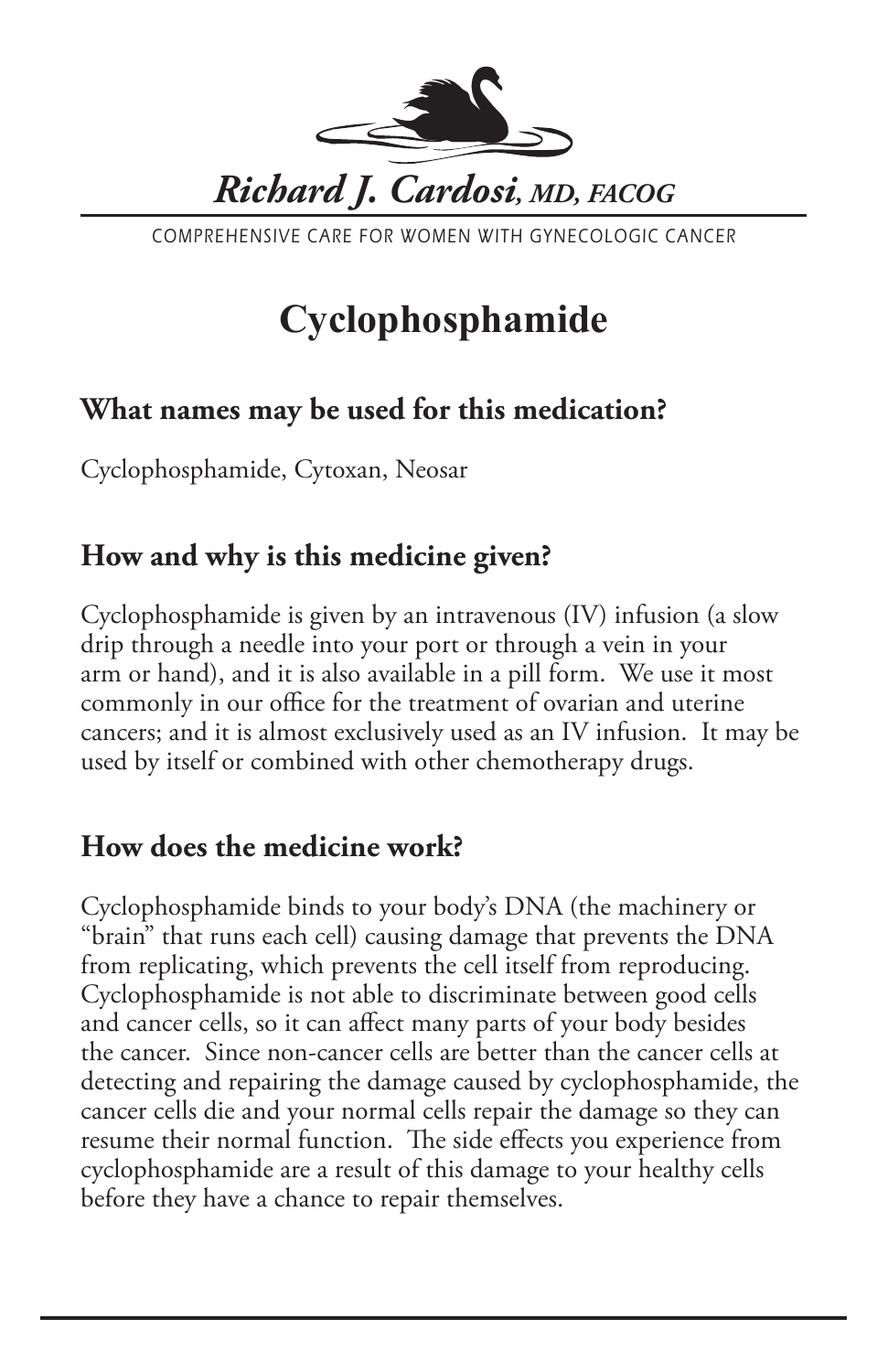Cyclophosphamide must be activated to its active form by your liver. The enzyme systems that cause this activation can be influenced by other medications. It is therefore very important for you to be sure your list of medications that you take for other health problems (such as blood pressure, diabetes, etc.) stays accurate and up to date in our office. We will review your medication list at each visit.

After activation, cyclophophamide is then cleared from your body by your kidneys. The by-products can be toxic to your bladder, so it is important that you keep yourself well hydrated (8-10 glasses of water per day) in efforts to keep the kidneys working at their best. You should empty your bladder every 2-3 hours during the day. We will monitor your liver and kidney function through blood tests performed prior to each infusion.

# **How often is this medicine given?**

Cyclophosphamide is typically given once every 3-4 weeks (every 21-28 days). The total number of treatment cycles needed will be outlined by your doctor prior to beginning therapy. The infusions are given at the infusion center at the Center for Cancer Care and Research (white building located across the parking lot from our office). Oral cyclophosphamide is of course taken at home after a prescription is filled, but this is rarely used in the treatment of gynecologic cancers. Prior to each treatment, you will be seen in the office for an exam, and blood tests will be reviewed to be sure it is safe to administer your treatment. It is, of course, very important to keep all of your appointments for chemotherapy and lab testing.

#### **What side effects does this medicine cause?**

There are many possible side effects of all chemotherapy drugs, so the following is only inclusive of the most common or serious possibilities from cyclophosphamide. You will be asked to complete a symptom form at each visit in order for us to accurately assess the side effects that you may be experiencing. This form helps your doctor be sure that no adverse effects of treatment are overlooked, and it serves to help you recall which symptoms you may have experienced since your last treatment.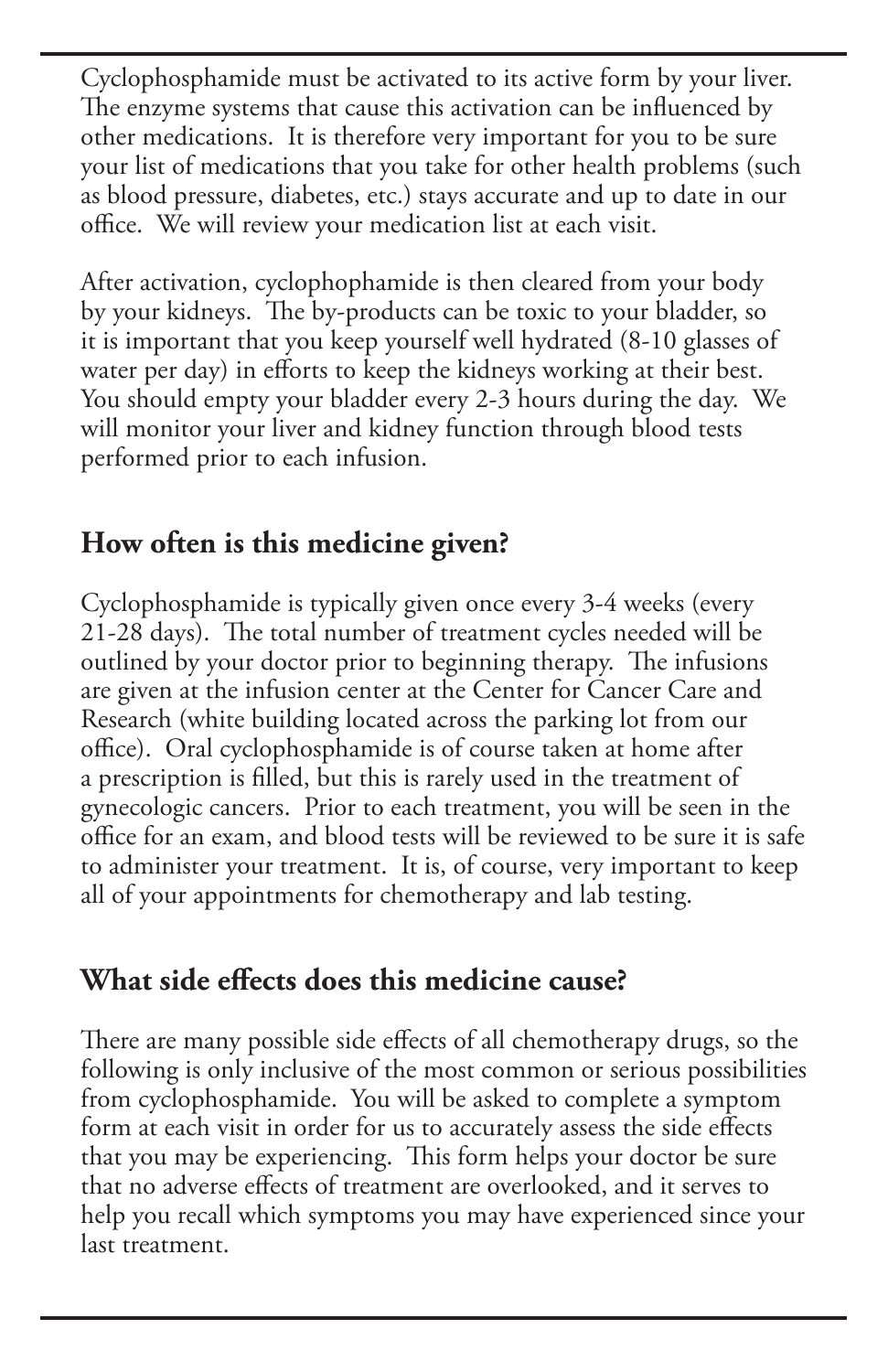v Hair loss is common with cyclophosphamide, but hair growth should return upon completion of treatment.

• Nausea and vomiting may be experienced with cyclophosphamide. These symptoms are less common today than in the past because of much improved anti-nausea medications. You will be given prescriptions for medications to prevent nausea, and it is important that you take them as directed in order for them to be most effective. If you have questions, do not hesitate to call the office.

- ◆ Bone marrow suppression is when the bone marrow cannot make enough red cells, white cells, or platelets to keep up with demand, and this is a side effect of most chemotherapy medications, including cyclophosphamide. All of your blood counts will be monitored regularly throughout treatment.
	- *Anemia* is the result of not enough red blood cells and may cause fatigue, chest pain, shortness of breath, or dizziness.
	- *Neutropenia* results when your white blood cell count goes too low, and this will put you at an increased risk for infection. It is very important that you avoid sick friends and family; be diligent about hand-washing as well. This does not mean that you cannot be out in public, and in fact you can continue to participate in normal activities such as going to church or a movie, etc. If you think you may have an infection or have a fever of 100.5°F or more, call the office immediately.
	- *Thrombocytopenia* is the term for too low of a platelet count. This can lead to excessive bruising or bleeding with only minor injury such as brushing your teeth or blowing your nose.
- $\triangle$  Hyperpigmentation of the skin and nails is commonly seen with cyclophosphamide. This typically regresses after completing treatment.
- v Bladder toxicity can occur and presents as a *hemorrhagic cystitis* (blood in urine and painful urination). This is minimized and actually quite rare if adequate hydration is maintained. If this occurs, it is typically reversible. You should empty your bladder every 2-3 hours during the day, and you should call the office if you notice bloody urine.
- v *Mucositis* is sores/ulcers in the mouth that can cause pain and difficulty eating or swallowing. This is not common but can occur with cyclophosphamide. This can be minimized with good oral hygiene and a warm salt-water solution gargled after each meal.